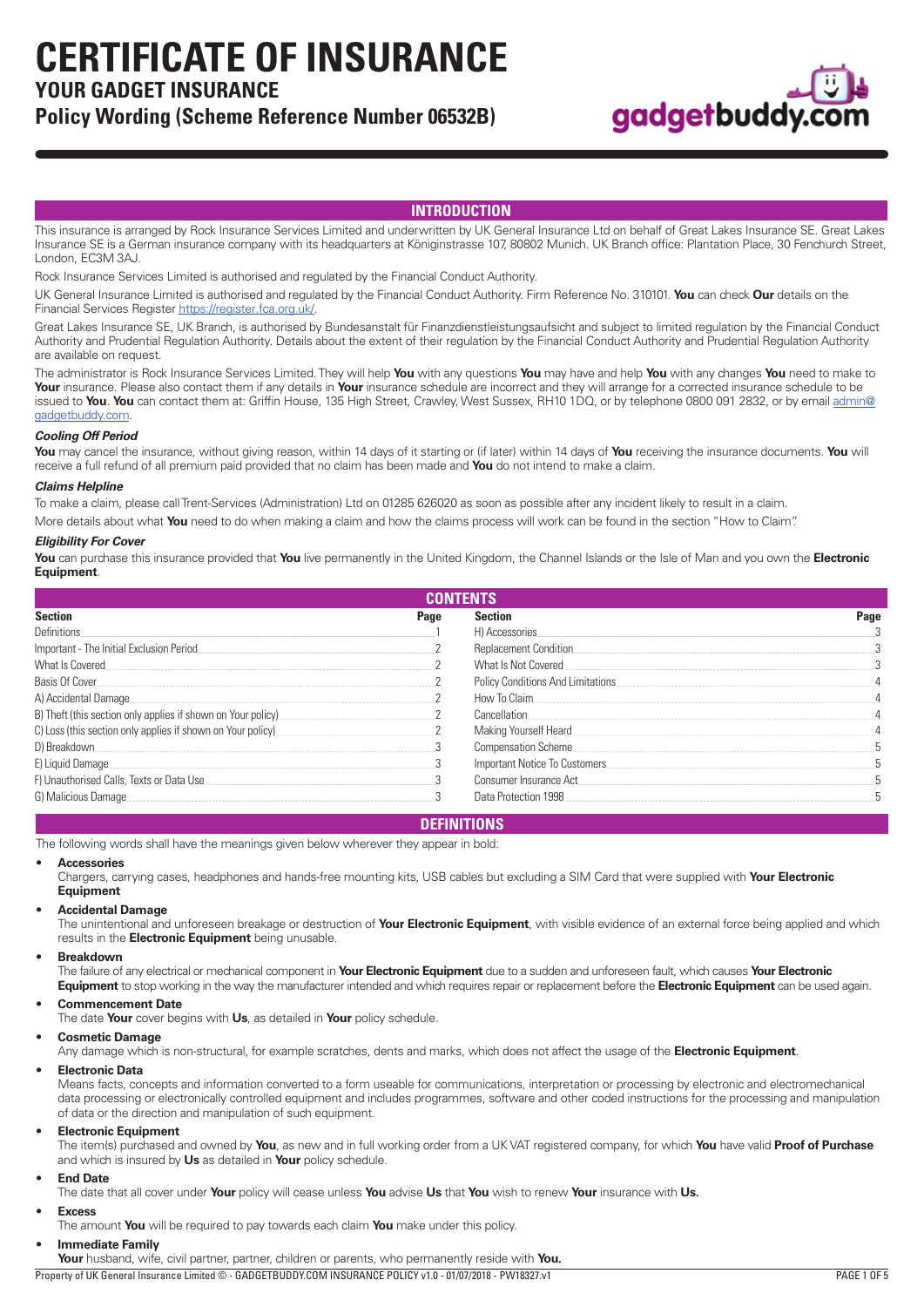#### <span id="page-1-0"></span>• **Loss**

Where the **Electronic Equipment** has been accidentally left by **You** in a location and **You** are permanently deprived of its use.

## • **Monthly Policy**

A Monthly policy runs from the Commencement date as shown in **Your** schedule for a period of a calendar month, and premiums are collected each calendar month; a monthly policy will automatically renew every calendar month. Automatic renewal is subject to receipt of premium.

#### • **Period of Insurance**

The period of time between the **Commencement Date** and the **End Date** which is shown on **Your** policy schedule and that the policy will be in force for.

## • **Premiums**

If you pay by direct debit the premium will be payable monthly and **Your** contract will be monthly renewable. The amount **You** pay may change within the duration of this policy term, this may be due to unexpected changes or future costs. **Your** premium will be reviewed on a monthly basis from the monthly **commencement date**. Other changes that can affect your premiums include tax, regulatory, legislative requirements or any changes to **Your** circumstances that **You** have notified **Us** of.

#### • **Proof of Purchase**

An original receipt and any other documentation required to prove **Your Electronic Equipment** was purchased from a UK VAT registered company and that it is owned by You - including the date of purchase, make, model, serial and IMEI number of **Your Electronic Equipment**, where applicable.

#### • **Reasonable Precautions**

All measures that would be deemed appropriate to expect a person to take in the circumstances to prevent **Loss**, damage or **Theft** of **Electronic Equipment**.

## • **Replacement Item**

An identical item of **Electronic Equipment** of the same age and condition but not necessarily the same colour or, if not available, at **Our** discretion **We** will provide **You** with one of comparable specification or the equivalent value taking into account the age and condition of the original item of **Electronic Equipment**.

#### • **Terrorism**

Any act including but not limited to the use, or threat, of violence or force by any person or organisation involving, causing or threatening harm or putting the public or any section of the public in fear if it is likely that the purpose is of a political, religious, ideological (of an intellectual or rational nature) or similar nature.

### • **Theft**

The unauthorised dishonest appropriation or attempted appropriation of the **Electronic Equipment** specified on **Your** insurance schedule, by another person with the intention of permanently depriving **You** of it.

#### • **Unattended**

Not visible to **You** and not within **Your** arms' length reach. **We** will not pay any claims for property left **Unattended** in publicly accessible places. **You** must act as though **You** are not insured.

#### • **Unauthorised Calls, Texts or Data Use**

Any calls, texts or data use made from **Your Electronic Equipment** after the time that it was lost or stolen, to the time that it was blacklisted by **Your** airtime provider.

## • **We, Us, Our, Insurer**

UK General Insurance Limited on behalf of Great Lakes Insurance SE.

## • **You, Your, Insured**

The insured person, who owns the specified **Electronic Equipment** as stated on **Your** policy schedule.

## **IMPORTANT - THE INITIAL EXCLUSION PERIOD**

There is an initial 14 day period during which, if **Your Electronic Equipment** is stolen, lost, damaged or breaks down, **You** will not be able to claim and this is called the "Exclusion period". The Exclusion period is:

- 1. 14 days after the **Commencement Date** of **Your** policy;
- 2. 14 days after any change to **Your** policy in which **You** add an **Electronic Equipment** to **Your policy** or replace a current insured **Electronic Equipment**  the Exclusion period applies to the **Electronic Equipment You** add.

If **You** renew your policy, the Exclusion Period will not re-apply at renewal.

#### **WHAT IS COVERED**

In return for **Your** premium payment, **We** will insure **Your Electronic Equipment** for the **Period of Insurance** as stated on **Your** policy schedule subject to the terms, conditions, and limitations shown below or as amended in writing by **Us** and during the period of cover. Please read **Your** policy carefully to ensure **You** understand the cover **We** are providing **You** and that **You** comply with **Our** terms and conditions.

## **BASIS OF COVER**

#### *A) Accidental Damage*

**We** will pay the costs of repairing **Your Electronic Equipment** as a result of **Accidental Damage**. If **We** are unable to economically repair **Your Electronic Equipment** then, at **Our** discretion, a **Replacement Item** will be provided by **Us.**

In addition to claims excluded under the "What is Not Covered" section, **We** will not pay for **Accidental Damage** caused by:

- 1. Deliberate damage or neglect of the **Electronic Equipment;**
- 2. Failure on **Your** part to follow the manufacturer's instructions;
- 3. Inspection, maintenance, routine servicing or cleaning.

#### *B) Theft (this section only applies if shown on Your policy)*

**We** will replace **Your Electronic Equipment** with a **Replacement Item** if it is stolen. Where only part or parts of **Your Electronic Equipment** have been stolen, **We** will only replace that part or parts.

In addition to claims excluded under the "What is Not Covered" section, **We** will not pay for **Theft:**

- 1. Where the **Theft** has occurred from any motor vehicle where **You** or someone acting on **Your** behalf is not in the vehicle, unless the **Electronic Equipment** has been concealed in a locked boot, locked glove compartment or other locked internal compartment and all the vehicle's windows and doors were closed and locked and all security systems had been activated;
- 2. From any premises, building, land or vehicle unless force, resulting in damage to the building, premises or vehicle was used to gain entry or exit;
- 3. Where the **Electronic Equipment** has been removed from **Your** control or the control of a member of **Your Immediate Family** unless it was not left **Unattended** ;
- 4. Where the **Electronic Equipment** has been left **Unattended** when it is away from **Your** home;
- 5. Where **Reasonable Precautions** have not been taken.

## *C) Loss (this section only applies if shown on Your policy)*

If **You** lose **Your Electronic Equipment, We** will replace it with a **Replacement Item**.

- In addition to claims excluded under the "What is Not Covered" section, **We** will not pay for **Loss**:
- 1. Where the **Electronic Equipment** has been left **Unattended** when it is away from **Your** home;
- 2. Where **Reasonable Precautions** have not been taken.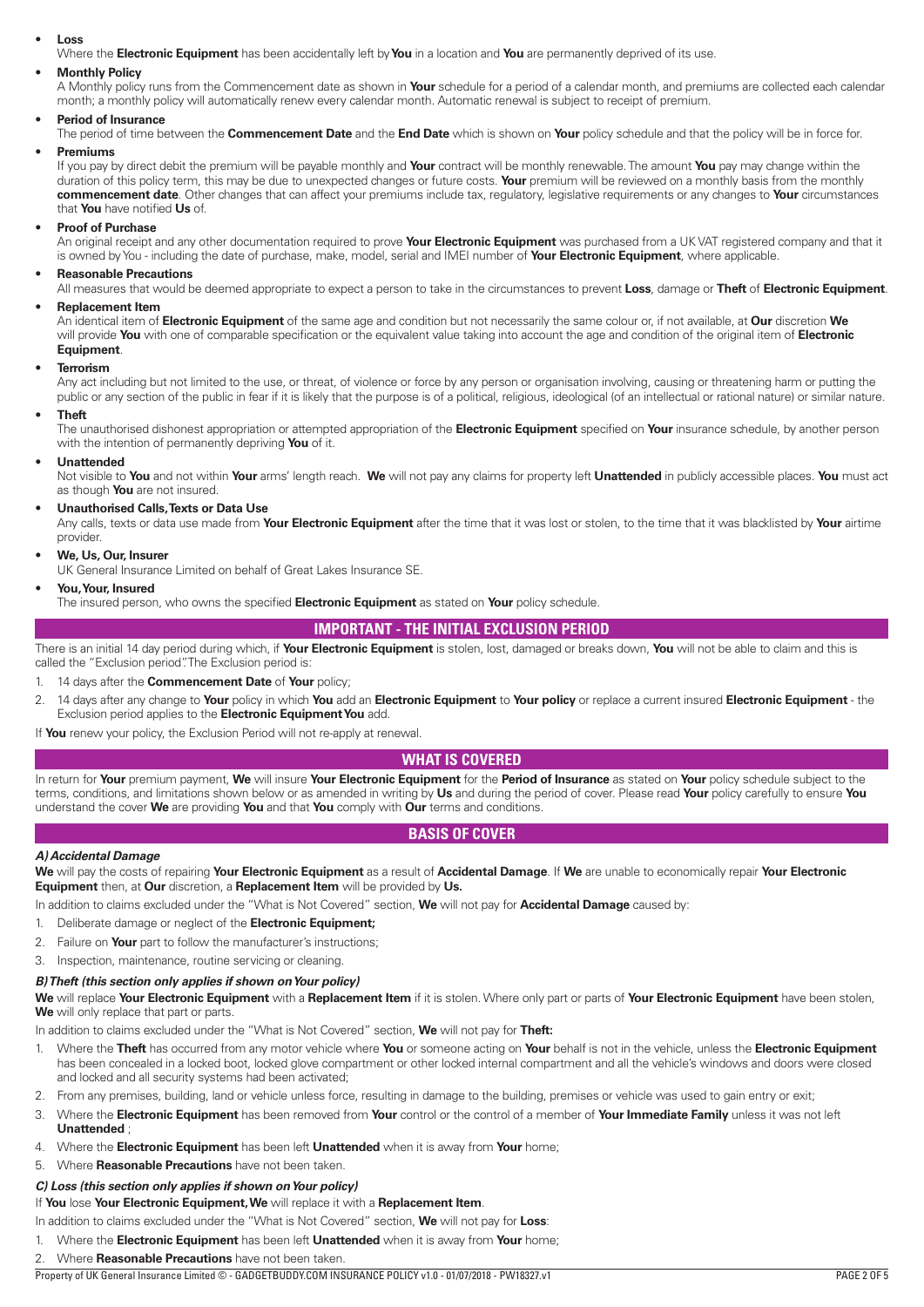## <span id="page-2-0"></span>*D) Breakdown*

If a Breakdown of **Your Electronic Equipment** occurs outside of the manufacturer's guarantee or warranty period **We** will pay the repair costs. If **We** are unable to economically repair **Your Electronic Equipment** then, at **Our** discretion, a **Replacement Item** will be provided by **Us**. In addition to claims excluded under the "What is Not Covered" section, **We** will not pay for **Breakdown** caused by:

- 1. Deliberate neglect of the **Electronic Equipment**;
- 2. Failure on **Your** part to follow the manufacturer's instructions.

## *E) Liquid Damage*

**We** will repair or provide a **Replacement Item** for **Your Electronic Equipment** if it is damaged as a result of accidentally coming into contact with any liquid.

**We** will not pay for any **Liquid Damage** claims excluded under the "What is Not Covered" section.

# *F) Unauthorised Calls, Texts or Data Use*

Where **Your** item of **Electronic Equipment** is a device where **You** are charged for **Unauthorised Calls, Texts or Data Use** and it is lost or stolen, **We** will refund the cost of any calls, texts or data used after the time it was lost or stolen to the time it was blacklisted by **Your** airtime provider. This is subject to **You** providing an itemised bill. The maximum **We** will pay for any one occurrence is £100.

In addition to claims excluded under the **"What is Not Covered"** section, **We** will not pay for:

1. Any **Unauthorised Calls, Texts or Data Use** where the **Theft** or **Loss** has not been reported to **Your** airtime provider within 24 hours of the **Theft** or **Loss** occurring;

2. Any amounts unless associated with a valid **Theft** or **Loss** claim.

#### *G) Malicious Damage*

Where **Your** item of **Electronic Equipment** is damaged through the intentional or deliberate actions of another party who is unknown to **You**, **We** will repair or replace it. Where only part or parts of **Your Electronic Equipment** have been damaged, **We** will only replace that part or parts.

#### *H) Accessories*

In the Event of a claim being agreed by **Us** in respect of **Your** Gadget, we will replace any Accessories damaged, stolen or lost at the same time as **Your** Gadget up to the maximum of £250 per 12 month period including VAT.

## **REPLACEMENT CONDITION**

This policy is not an old for new replacement policy. If **Your Electronic Equipment** cannot be replaced with an identical item of **Electronic Equipment** of the same age and condition but not necessarily the same colour, **We** will replace it with one of comparable specification or the equivalent value taking into account the age and condition of the original item of **Electronic Equipment**.

# **WHAT IS NOT COVERED**

- 1. The amount of **Excess** which applies to each and every claim.
- 2. Repairs or any other costs for:
	- a) Cleaning, inspection, routine servicing or maintenance;
	- b) **Loss** or damage arising from a manufacturer's defect or recall of the **Electronic Equipment**;
	- c) Replacement of or adjustment to fittings, control knobs or buttons, batteries or aerials;
	- d) Any repairs carried out without prior authorisation from **Us**;
	- e) Wear and tear to the **Electronic Equipment** and/or gradual deterioration of performance;
	- f) **Cosmetic Damage**.
	- g) **Malicious Damage.** Where **Your** item of **Electronic Equipment** is damaged through the intentional or deliberate actions of another party who is unknown to **You**, **We** will repair or replace it. Where only part or parts of **Your Electronic Equipment** have been damaged, **We** will only replace that part or parts. In addition to claims excluded under the "**What is Not Covered**" section, **We** will not pay for any malicious damage which has been caused by someone known to **You**.
- 3. Any claim if the serial number, IMEI (international mobile equipment identity) or simgate has been tampered with in any way;
- 4. Any claim made, or any event causing the need for a claim to be made, that occurs within the first 14 days of the **Commencement Date** of the policy, or within 14 days of the change or addition of **Electronic Equipment** to **Your** policy for any **Electronic Equipment** added or amended during the **Period of Insurance;**
- 5. Any claim for a mobile phone or iPhone which has not been used for its core purpose since the inception of **Your** policy, or since it was added to **Your** policy, as verified by **Your** airtime provider;
- 6. Any claim where the **Electronic Equipment** has not been used in the first 14 days after the **Commencement Date** or within 14 days of the change or addition of **Electronic Equipment** to **Your** policy for any **Electronic Equipment** added or amended during the **Period of Insurance**;
- 7. Any repair or replacement if a SIM card registered to **You** was not in the insured mobile phone, iPhone or **Electronic Equipment** at the time of the **Accidental Damage, Theft, Loss, Breakdown, or Liquid Damage**;
- 8. Any loss of a SIM (subscriber identity module) card;
- 9. Any expense incurred arising from not being able to use the **Electronic Equipment**, or any costs other than the repair or replacement costs of the **Electronic Equipment;**
- 10. **Accidental Damage, Theft, Loss, Breakdown** or liquid damage to **Accessories** of any kind;
- 11. Any **Breakdown** arising from the failure of any electrical or computer equipment, software, micro-controller, microchip, **Accessories** or associated equipment to correctly recognise and process any calendar date or time;
- 12. Reconnection costs or subscription fees of any kind;
- 13. Costs arising from the replacement of any personalised ring tones, graphics, downloaded material or software;
- 14. Items purchased from an online auction site unless from a UK VAT registered company;
- 15. Any costs for loss or damage to information, data or software contained in or stored on the **Electronic Equipment,** whether arising as a result of a claim paid by this insurance or otherwise;
- 16. Any other costs that arise directly or indirectly from the event which led to **Your** claim unless specifically covered by this policy;
- 17. Liability of whatsoever nature arising from ownership or use of the **Electronic Equipment**, including any illness or injury resulting from it;
- 18. Value Added Tax (VAT) where **You** are registered with HM Revenue & Customs for VAT;
- 19. Claims arising from any direct or indirect consequence of war, civil war, invasion, acts of foreign enemies (whether war be declared or not), rebellion, revolution, insurrection, military or usurped power, or confiscation, nationalisation, requisition, destruction of or damage to property by or under the order of any government, local or public authority;
- 20. Claims arising from any direct or indirect consequence of terrorism as defined by the Terrorism Act 2000 and any amending or substituting legislation;
- 21. Claims arising from damage or destruction directly occasioned by pressure waves caused by aircraft or other aerial devices travelling at sonic or supersonic speeds;
- 22. Any direct or indirect consequence of:
	- Irradiation, or contamination by nuclear material; or
	- The radioactive, toxic, explosive or other hazardous or contaminating properties of any radioactive matter; or
- Any device or weapon which employs atomic or nuclear fission or fusion or other comparable reaction or radioactive force or matter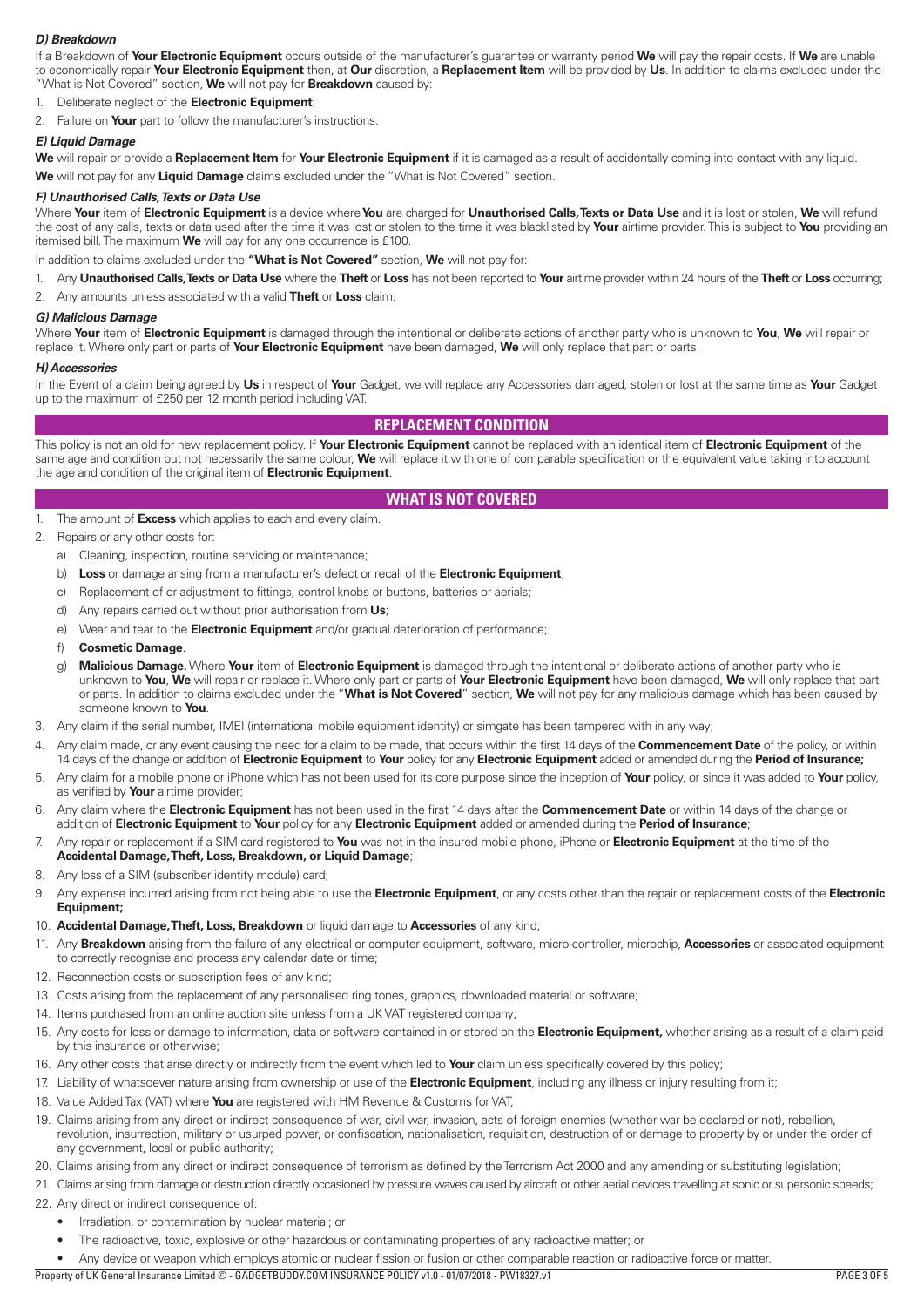- <span id="page-3-0"></span>23. Any consequence, howsoever caused, including but not limited to Computer Virus of Electronic Data being lost, destroyed, distorted, altered, or otherwise corrupted.
	- For the purposes of this Policy, Electronic Data shall mean facts, concepts and information stored to form useable data for communications, interpretations, or processing by electronic or electromechanical data processing or other electronically controlled hardware, software and other coded instructions for the processing and manipulation of data, or the direction and manipulation of such hardware.
	- For the purposes of this Policy, Computer Virus shall mean a set of corrupting, harmful, or otherwise unauthorised instructions or code, whether these have been introduced maliciously or otherwise, and multiply themselves through a computer system or network of whatsoever nature.
- 24. However, in the event that a peril listed below results from any of the matters described in paragraph (23) above, this Policy, subject to all its terms, conditions and exclusions, will cover physical damage occurring during the Policy period to property insured by this Policy directly caused by such listed peril. Listed Perils Fire, Explosion.
- 25. Claims for any **Electronic Equipment** used in connection with **Your** profession or trade.

# **POLICY CONDITIONS AND LIMITATIONS**

- 1. If there is a dispute, it will only be dealt with in the courts of England or of the country within the United Kingdom in which **Your** main residence is situated.
- 2. This insurance only covers **Electronic Equipment** bought and used in the UK, the Isle of Man and the Channel Islands. Cover includes the use of the **Electronic Equipment** anywhere in the world up to a maximum of 90 days in total, in any single 12 month period. Any repairs or replacements must be carried out in the UK by repairers or retailers approved by **Us.**
- 3. The **Electronic Equipment** must be less than 18 months old at the **Commencement Date** of the insurance, with valid **Proof of Purchase**. All items must have originally been purchased from a UK VAT registered company and must be in full working order at the **Commencement Date** of this policy.
- 4. **You** must provide **Us** with any receipts, **Proof of Purchase** or documents to support **Your** claim that are reasonable for **Us** to request. **Proof of Purchase**  must include the make, model, IMEI number where applicable and serial number of the **Electronic Equipment** and must be in **Your** name. If **We** do not receive the documents **We** have requested from **You** or if any documents submitted by **You** are not acceptable to **Us**, it may delay **Your** claim or **We** may decline to pay **Your** claim.
- 5. **We** may decide to change the terms and conditions of **Your** policy and or **Your** premium. **We** will give **You** 30 days' written notice of any change **We** intend to make. Only changes formally made by **Us** and advised to **You** in writing are accepted as terms under this policy; no other parties have any jurisdiction to change or agree any different terms.
- 6. **You** must take all **Reasonable Precautions** to prevent any **Loss** or damage to **Your Electronic Equipment**.
- 7. **We** will process **Your** claim under the terms and conditions of this insurance based on the first reason notified to **Us** for the claim. Please note that it may be necessary for **Us** to contact **Your** Airtime Provider in order to validate **Your** claim.
- 8. Cover for Your **Electronic Equipment** applies to **You** as the person who purchased the policy and **Your Immediate Family**.
- 9. The benefits of this policy cannot be transferred to someone else or to any other **Electronic Equipment** without **Our** written permission.

# **HOW TO CLAIM**

#### **You** must:

- 1. Notify Trent-Services (Administration) Ltd on 01285-626020 as soon as possible after any incident likely to result in a claim under this insurance. Trent-Services (Administration) Ltd, Trent House, Love Lane, Cirencester, Gloucestershire, GL7 1XD. Tel 01285-626020 Email [claims@trent-services.co.uk](mailto:claims@trent-services.co.uk). Fax 01285 626031.
- 2. Report the **Theft** or **Loss** of **Your** mobile phone or iPhone within 24 hours of discovery of the **Loss** or the occurrence of the **Theft**, to **Your** airtime provider and instruct them to blacklist **Your** handset;
- 3. Report the **Theft** or **Loss** of **Your Electronic Equipment** to the police within 24 hours of discovery and obtain a crime reference number in relation to the **Theft** of the item and a lost property number in relation to the Loss of the item;
- 4. If **We** replace **Your Electronic Equipment** the ownership of the damaged or lost item is transferred to **Us** once **You** have received the Replacement Item **We** have supplied **You**. If the **Electronic Equipment You** have claimed for is returned or found **You** must notify **Us** and send it to **Us** if **We** ask **You** to.
- 5. Before **Your** claim can be approved, **You** must pay the **Excess**. The **Excess** for an I-Phone X is £100; the **Excess** for an I-Phone 8 & 8+; A Galaxy Note 9, A Galaxy 8 & 8+ is £75. For all other Gadgets the **Excess** is £50.
- If the above terms are not adhered to, then **Your** claim may not be paid or paid in full.

UK General Insurance Ltd is an insurer's agent and in the matters of a claim, act on behalf of the **Insurer**.

# **CANCELLATION**

**We** hope **You** are happy with the cover this policy provides. However, if after reading this policy this insurance does not meet with **Your** requirements, please return it to Rock Insurance within 14 days of issue and **We** will refund **Your** premium. Thereafter **You** may cancel the insurance cover at any time by writing to Rock Insurance and cancellations will not be backdated. Where **You** have made a claim and wish to cancel **Your** policy **You** will not be entitled to a pro-rata refund. We will apply an administration fee of £10 to all policy cancellations made after the initial 14 days which will be deducted from any refund given. If the pro rata refund is less or equal to £10 the refund value of the policy will be £0.

We shall not be bound to accept renewal of any insurance and may at any time cancel any insurance document by giving 14 days' notice in writing where there is a valid reason for doing so. A cancellation letter will be sent to **You** at **Your** last known address. Valid reasons may include but are not limited to:

- a) Where **We** reasonably suspect fraud
- b) Non-payment of premium
- c) Threatening and abusive behaviour
- d) Non-compliance with policy terms and conditions

e) **You** have not taken reasonable care to provide accurate and complete answers to the questions **Your** (administrator / agent) asked.

If **We** cancel the policy and/or any additional covers **You** will receive a refund of any premiums **You** have paid for the cancelled cover, less a proportionate deduction for the time **We** have provided cover.

Where **Our** investigations provide evidence of fraud or misrepresentation, **We** may cancel the policy immediately and backdate the cancellation to the date of the fraud or the date when **You** provided **Your** administrator / **Your** agent with incomplete or inaccurate information. This may result in **Your** policy being cancelled from the date **You** originally took it out and **We** will be entitled to keep the premium.

If **Your** policy is cancelled because of fraud or misrepresentation, this may affect **Your** eligibility for insurance with **Us**, as well as other insurers, in the future.

## **MAKING YOURSELF HEARD**

**We** realise that things can go wrong and there may be occasions when **You** feel that **We** have not provided the service **You** expected. When this happens **We** want to hear about it so **We** can try to put things right. If **You** have cause for complaint it is important **You** know **We** are committed to providing **You** with an exceptional level of service and customer care.

#### **Complaints regarding the sale of the policy:**

Please contact Rock Insurance Services Limited, Griffin House, 135 High Street, Crawley, West Sussex, RH10 1DQ Telephone: 0800 091 2832 - Email: [admin@gadgetbuddy.com](mailto:admin@gadgetbuddy.com)

#### **Complaints regarding claims:**

Please contact Trent-Services (Administration) Ltd, Trent House, Love Lane, Cirencester, Gloucestershire, GL7 1XD Telephone: 01285-626020 - Email [claims@trent-services.co.uk](mailto:claims@trent-services.co.uk) - Fax 01285 626031.